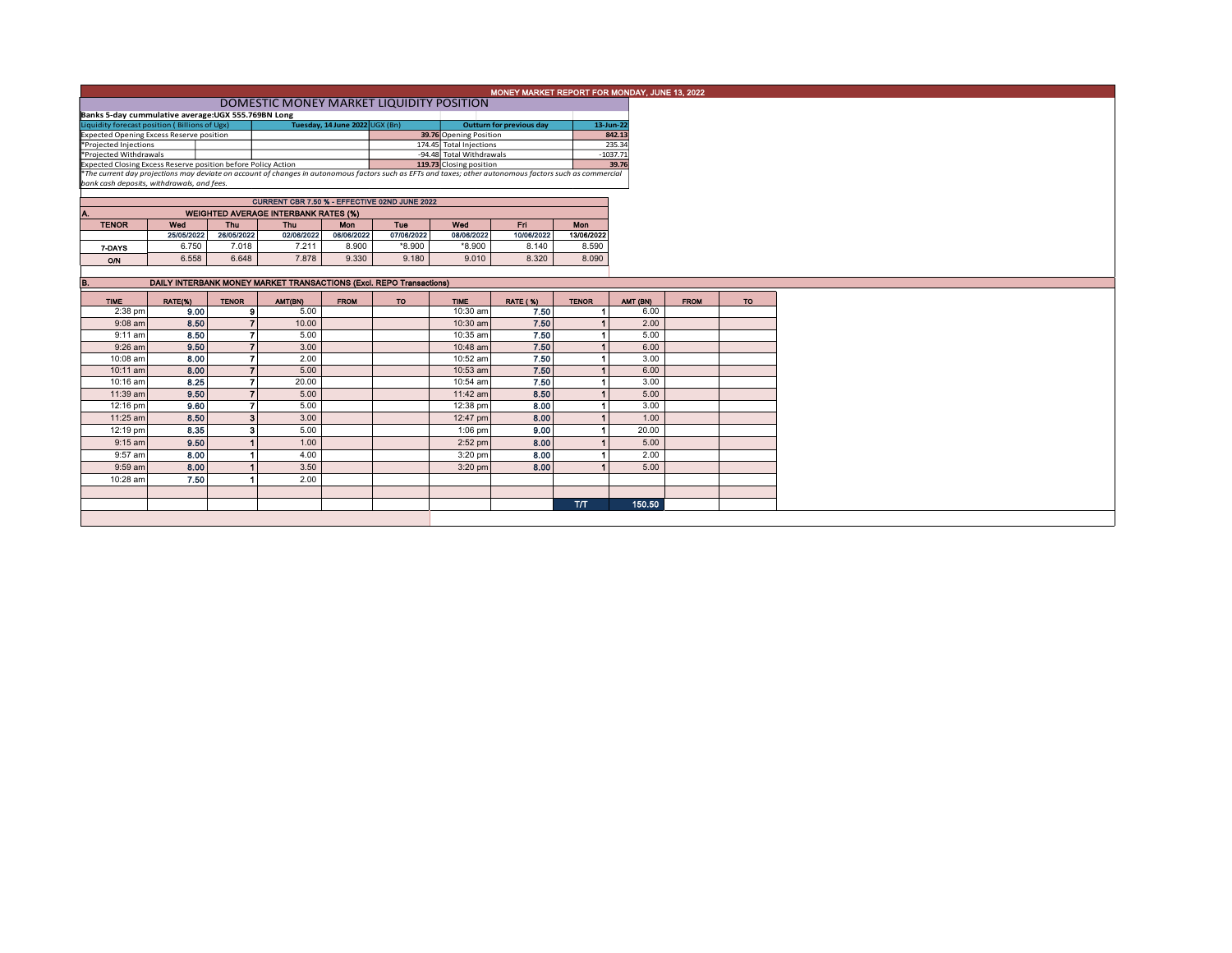

On-the-run O/S T-BILL STOCKs (Bns-UGX) 5,251.92 14/06/2022 OMO ISSUE DATE AMOUNT WAR RANGE TENOR<br>On-the-run O/S T-BONDSTOCKs (Bns-UGX) 24,293.95 14/06/2022 REPO 13-May - 72.00 6.500 On-the-run O/S T-BONDSTOCKs(Bns-UGX) 24,293.95 14/06/2022 REPO 13-May - 13-May - 13-May - 13-May - 13-May - 13-May - 13-May - 13-May - 13-May - 13-May - 13-May - 13-May - 13-May - 13-May - 13-May - 13-May - 13-May - 13-May TOTAL TBILL & TBOND STOCK- UGX 29,545.87 REPO 17-May - 3.00 6.500 6.500 O/S=Outstanding REPO 19-May - 40.00 6.500 7 MATURITY |TOTAL STOCK |YTM (%) |CHANGE IN | REPO | 20-May - 40.00 | 6.500 | 3 (BN UGX) AT CUT OFF\* YTM (+/-) REPO 23-May - 29.00 6.500 3 91 98.70 7.952 1.451 REPO 24-May - 146.00 6.500 2 182 349.69 9.000 1.011 REPO 25-May - 178.50 6.500 1 364 | 4,803.52 | **10.000 | 1.000** | |REPO | 26-May |- 399.00 | **6.500 | |** 7 2YR 1,046.00 9.900 -0.590 REPO 27-May - 147.00 6.500 6 3YR 93.00 12.090 -1.010 REPO 30-May - 95.00 6.500 1 5YR 963.61 14.390 1.390 REPO 31-May - 93.00 6.500 2 <sup>0</sup> 10YR 9,826.78 13.750 0.250 REPO 02-Jun - 123.00 7.500 8 15YR 9,437.55 14.390 -1.510 REPO 08-Jun - 20.00 7.500 1 20YR 2,927.02 15.900 0.400 REPO 10-Jun - 215.00 7.500 6 Cut OFF is the lowest price/ highest yield that satisfies the auction awarded amount.<br>
BOU BILL 10-Jun - 7.90 7.500 7.500 BOU BILL  $\begin{array}{|c|c|c|c|c|c|} \hline \text{BOU BILL} & \text{10-Jun} & \text{7.90} & \text{7.500} & \text{7.500} \hline \end{array}$ REPO | 13-Jun - 371.00 | **7.500** | 3 BOU BILL 13-Jun - 561.05 7.996 24 BOU BILL | 13-Jun | 24.70 | 8.511 | 52 EII) MONETARY POLICY MARKET OPERATIONS LAST TBIILS ISSUE DATE: 25-MAY-2022 (Ei) STOCK OF TREASURY SECURITIES (VERTICAL REPOS, REV-REPOS & BOU BILL)

WAR-Weighted Average Rate